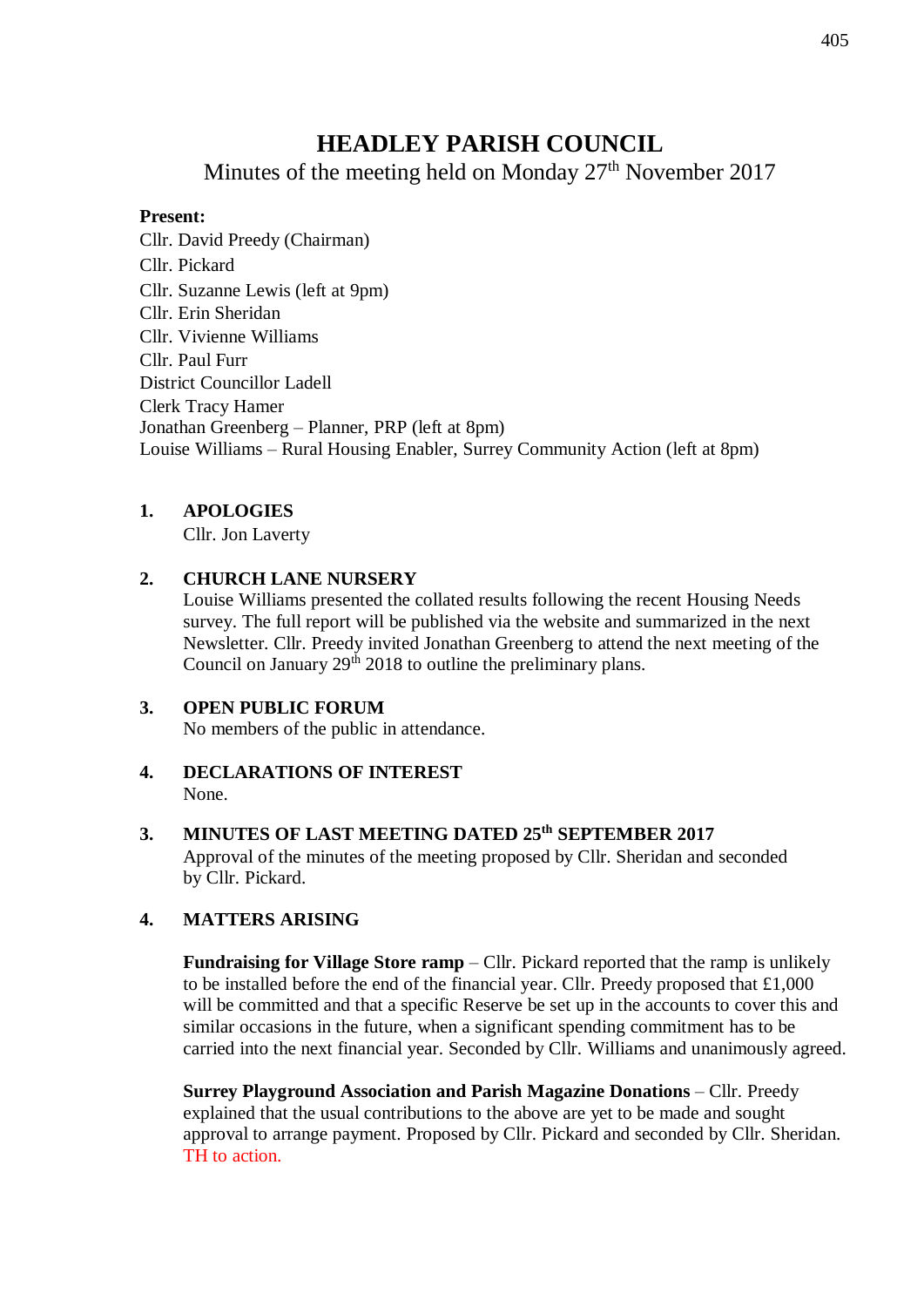**Strimming contract** –NJ Birch have been formally appointed to maintain the contract for the next 3 years – 2018-2020, following the recent tender process.

**Grit bins** – Cllr. Pickard confirmed the grit purchased for the Broome Close bin is currently at her address. Cllr. Preedy and Cllr. Laverty have volunteered to check the grit bins around the village.

## **FINANCE**

- i) The Financial Statement was reviewed. Cllr. Preedy confirmed that MVDC will no longer pay the Extra Grant. MVDC will continue with the grass cut and collection at the playground but the Parish Council will not be invoiced. TH also confirmed that the Council will not be invoiced for the 2017 grass cut and collection.
- ii) Cllr. Preedy reported that Cllr. Laverty had checked the reconciliation of the bank accounts dated 16<sup>th</sup> October 2017 on 21st November 2017.

**Budget and Precept 2018/19** - Cllr. Preedy explained the proposed budget for 2018/19 and no changes were made. It was agreed to keep the precept requirement the same as the previous year, £13,500. Proposed by Cllr. Preedy, seconded by Cllr. Sheridan and unanimously agreed.

### **Payments**

The Clerk reported the following payments had been made since the last meeting:

| Date     | Cheque<br>No.          | Payee                             | <b>Service</b>                                  | Amount |
|----------|------------------------|-----------------------------------|-------------------------------------------------|--------|
| 04/10/17 | 663                    |                                   | Headley Village Stores HPC Meeting Refreshments | 10.50  |
| 04/10/17 | 664                    | <b>NJ Birch</b>                   | <b>Strimming services</b>                       | 858.00 |
| 11/10/17 | 665                    | <b>SSALC</b>                      | <b>Surrey Conference</b>                        | 96.00  |
| 11/10/17 | 666                    | <b>SSALC</b>                      | Budget Planning Workshop - TH                   | 72.00  |
| 19/10/17 | 667                    | <b>Surrey Community</b><br>Action | <b>Payroll Fees</b>                             | 54.00  |
| 20/10/17 | <b>Direct</b><br>Debit | <b>Surrey Community</b><br>Action | <b>Clerk's October Salary</b>                   | 336.80 |
| 20/11/17 | <b>Direct</b><br>Debit | <b>Surrey Community</b><br>Action | <b>Clerk's November Salary</b>                  | 336.80 |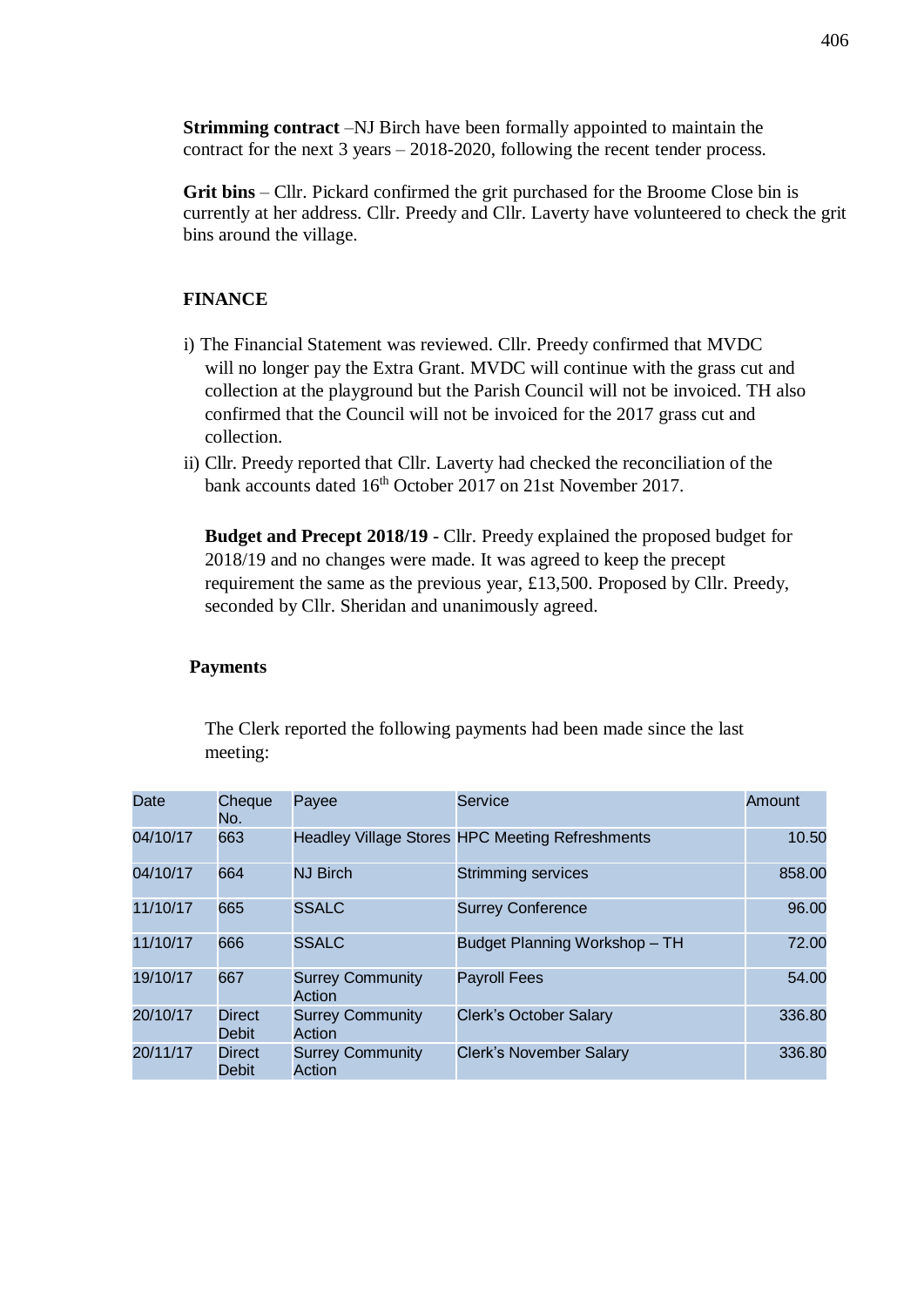| Date     | Cheque<br>No. | Payee                                | Service                           | Amount  |
|----------|---------------|--------------------------------------|-----------------------------------|---------|
| 27/11/17 | 668           | <b>Tracy Hamer</b>                   | <b>Oct/Nov Clerks Expenses</b>    | 17.55   |
| 27/11/17 | 669           | <b>Headley Village Hall</b>          | November PC Meeting Hall Hire     | 120.00  |
| 27/11/17 | 670           | <b>NJ Birch</b>                      | Strimming                         | 186.00  |
| 27/11/17 | 671           | Meadowcroft<br><b>Properties Ltd</b> | Playground Nets and Installation  | 1693.45 |
| 27/11/17 | 672           | <b>Headley Village Hall</b>          | November HPC Meeting Refreshments | 31.50   |

The Clerk requested approval for the following payments:

Approval for the above expenditure was agreed - proposed by Cllr. Preedy and seconded by Cllr. Sheridan.

## **5. MAINTENANCE**

#### **i)Playground**

• TH reported that damaged Quad Rider may be under warranty and is investigating.

#### **ii) Footpaths**

An accumulation of moss has been noted on the pavement near Broome Close and is a potential slip hazard. Clarion Housing to be notified regarding removal. **TH to action.**

#### **iii)Highways**

**Pebble Hill Junction –** Cllr. Furr expressed his concern regarding safety following another recent road traffic accident at the junction. Cllr. Preedy will contact the relevant Councillors for each local authority to begin a dialogue regarding this issue. Cllr. Williams has volunteered to investigate frequency of and nature of previous accidents.

### **6. HEADLEY COURT**

No further updates at this time.

#### **7. PLANNING**

**MO/2017/1702/PLA -** Tumber Livery, Tumber Street, Headley KT18 6NZ - Erection of 1 dwelling following demolition of existing stables.

**MO/2017/1827/PLA** - Headley Court, Headley Road, Headley KT18 6JN - Variation of condition No. 1 of planning permission MO/2014/0451 to allow temporary car park adjacent to temporary accommodation for a further 3 years.

**MO/2017/1828/PLA** - Headley Court, Headley Road, Headley KT18 6JN - Variation of condition 1 of planning permission MO/2014/0454 to allow the erection of 2 No. temporary buildings to accommodate a 48 bed ward and a therapy building for a further 3 years.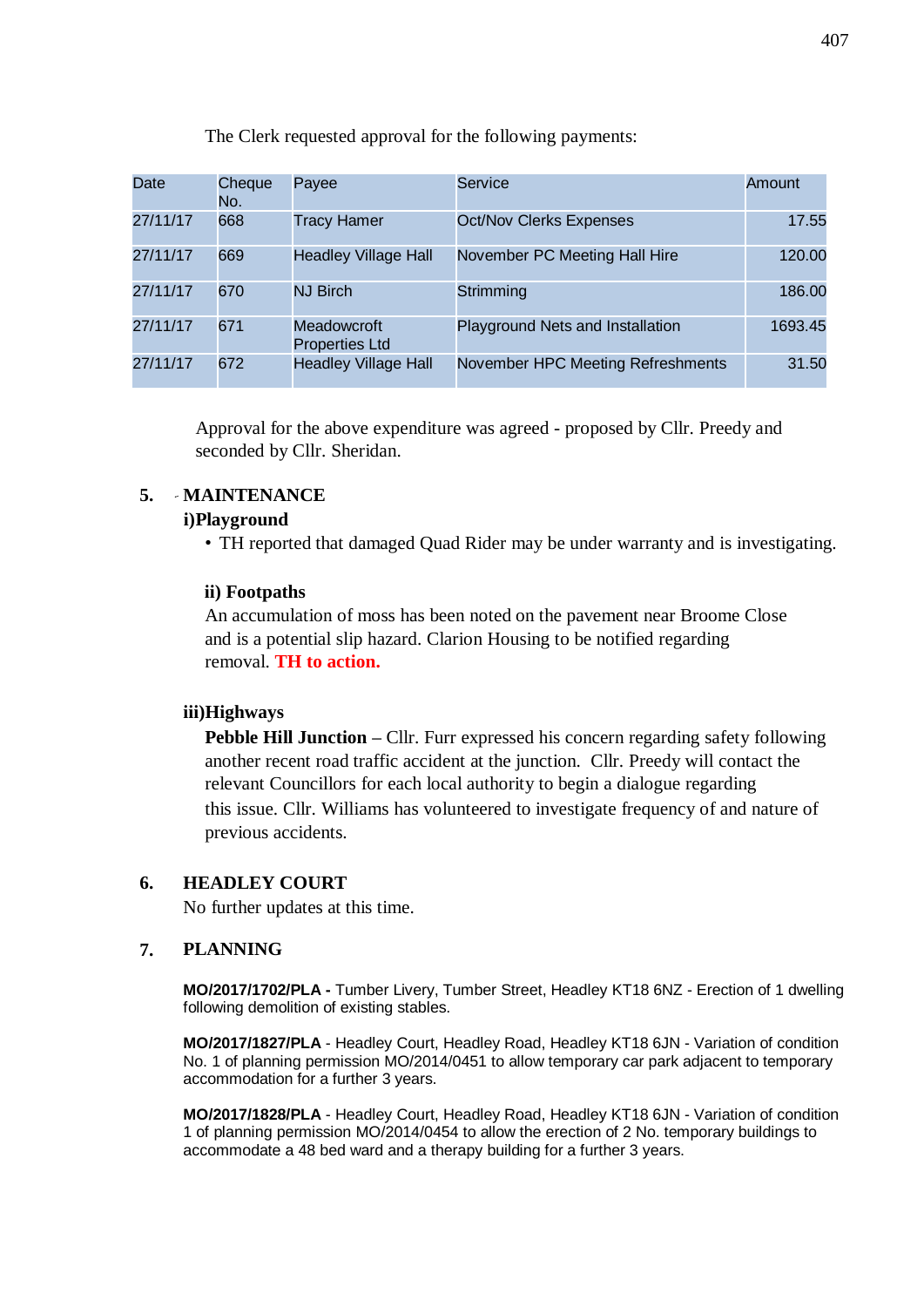**MO/2017/1903/PNQ** - Heath Farm, Headley Common Road, Headley KT18 6ND - Prior notification for conversion of an agricultural building to one residential building (Use Class C3).

**MO/2017/1990/PCL -** Old Court, The Drive, Leatherhead, Surrey, KT22 8QW - Certificate of Lawfulness for a proposed development in respect of the erection of a single storey gym/garden room building and a single storey pool building.

#### **Decisions considered between meetings:**

**MO/2017/1318 PNQ** - Heath Farm, Headley Common Road, Headley KT18 6ND - Prior notification for the change of use of an agricultural building to one dwelling (Use Class C3). **PRIOR APPROVAL REFUSED**

**MO/2017/1445** - Old Court, The Drive, Leatherhead KT22 8QW - Certificate of Lawfulness for the existing use in respect of the land immediately to the south-east of the main dwelling being used as residential property for a continuous period in excess of ten years. **APPROVED**

**MO/2017/1608** - Saddlecombe Stud, Hurst Lane, Headley KT18 6DY - Remove four Rowan trees (T3 on the submitted plan), one Beech, one Birch, one Ash, two semimature Oak trees (T5) and, one Sycamore tree (T7); Crown lift row of Beech trees (T1) to provide 3m ground clearance and, an avenue of Cherry trees (T4) and a number of mixed roadside trees (T6) to provide 5m clearance over the drive and highway. Includes rem. (Includes removal of one dead Cherry tree (T2) - exempt works.)

#### **APPROVED WITH CONDITIONS**

**MO/2017/1522/PLAH** - Goodmans Furze, Headley Common Road, Headley KT18 6NQ - Erection of single storey extension to coach house with other external changes to staircase and doors and single storey extension to house. **APPROVED WITH CONDITIONS**

**MO/2017/1509 PLA** - Heath Farm House, Headley Common Road, Headley KT18 6ND - Erection of replacement detached dwelling. **APPROVED WITH CONDITIONS**

**MO/2017/1592 PLAH** - Garden Cottage, Tilley Lane, Headley KT18 6JU - Erection of single storey extensions to north and south elevations following demolition of existing sunroom and parapet wall, and partial demolition of building at rear. **APPROVED**

**MO/2017/1560 PLA** - Old Court, The Drive, Leatherhead KT22 8QW - Erection of 1 No. 5 bed dwelling following demolition of the existing dwelling **APPROVED**.

Cllr. Preedy explained that he had expressed concerns regarding access arrangements for **MO/2017/1702/PLA** and has suggested that a traffic management plan will be required.

#### **9. OTHER PARISH COUNCIL ACTIVITIES**

Newsletter – content is confirmed and TH to collate for distribution before Christmas.

### **10. CONSULTATIONS**

None to be discussed.

### **11. QUESTIONS FROM PARISH COUNCILLORS** None.